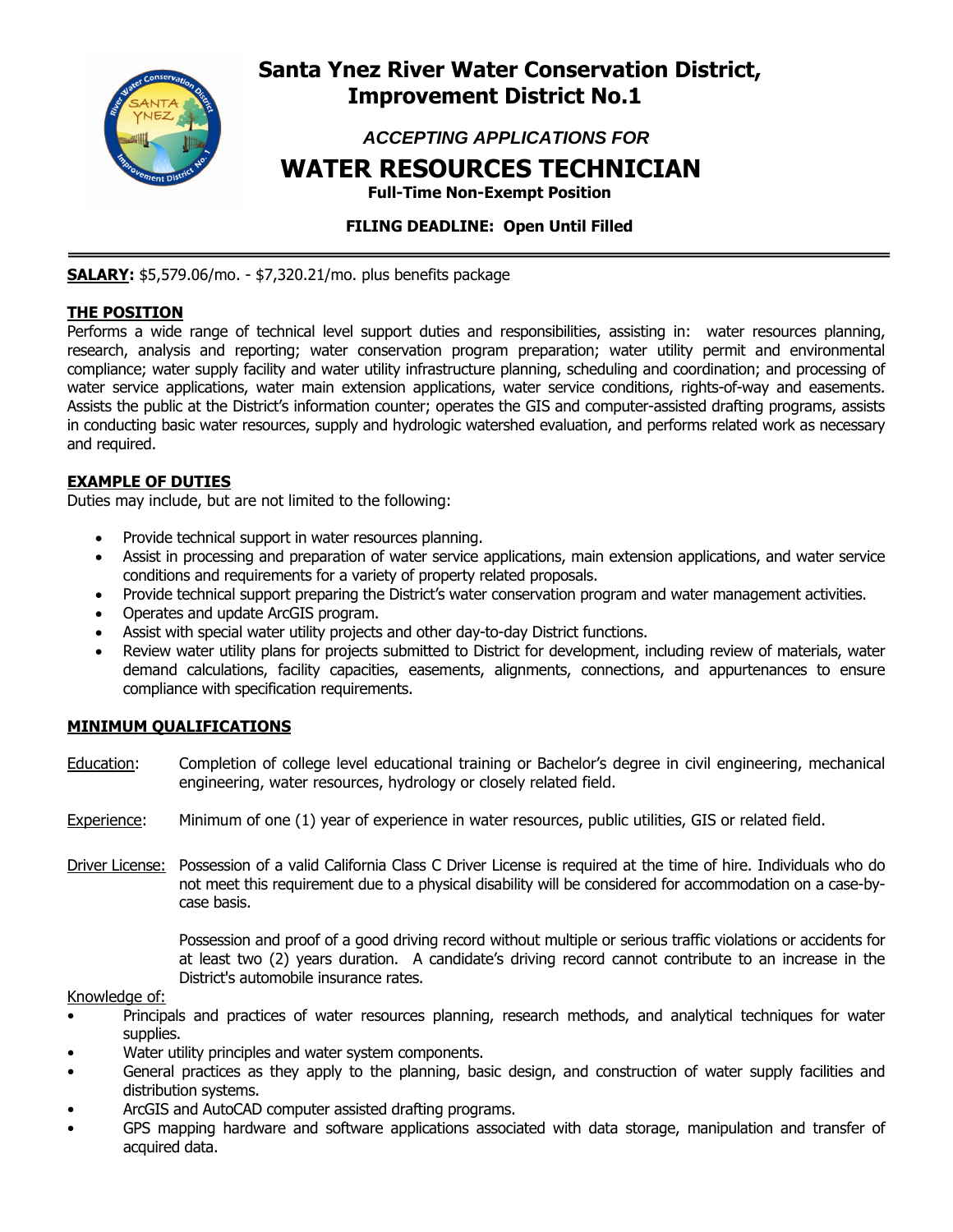#### Ability To:

- Provide technical assistance in the preparation of water service applications and administering main extension projects or water facility conditions as required under a parcel subdivision, property development, or construction project.
- Effectively communicate with the public, various officials, project applicants, and District staff.
- Collect, organize, interpret, and evaluate a variety of documents, plans, specifications, water statistics, and data.
- Prepare comprehensive and concise written reports, make field notes, sketches and necessary written documentation related to water resources, water services, and water distribution facilities.
- Use office equipment such as computers, copiers, facsimile machines, and other related field instruments.
- Use ArcGIS, AutoCAD, and other computer software necessary in implementing GIS programs.

#### **BENEFITS**

- Health, dental and vision insurance available the first day of the month following enrollment. Employee/family coverage paid by the District up to the maximum allotted by Resolution of the Board of Trustees.
- CalPERS is a defined benefit retirement plan that includes a lifetime benefit determined by a set formula (years of service, age at retirement, and final compensation).

An employee who becomes a **"new"** member of CalPERS for the first time on or after **January 1, 2013** (and who was not a member of another California public retirement system prior to that date) will be enrolled in the CalPERS 2% @ 62 benefit formula (with Social Security) with three year final compensation in accordance with the Public Employees' Pension Reform Act of 2013 (PEPRA). Employees contribute 7.25% of salary towards the employee CalPERS service contribution cost.

An employee who is a **"classic"** member of CalPERS hired before January 1, 2013 or who has reciprocity with CalPERS or who has less than a six month break in service between employment in a CalPERS (or reciprocal) agency will be enrolled in the 2% at age 55 formula based on the employee's 36 months of highest average annual compensation to a maximum of the annual social security withholding limit.

- The District participates in Social Security
- Voluntary deferred compensation plan available
- Disability insurance at a nominal cost to employee on date of hire
- 10 days vacation accrued each year (vacation accrual can be taken after six months of employment with the District); increases to 20 days after 10 years
- 12 paid holidays per year
- $\bullet$  Sick leave 12 days per year

#### **SELECTION PROCESS**

All applicants are required to complete and submit an application packet consisting of an official District application, supplemental summary form, and resume stapled in the upper left-hand corner. Applications are available on the District's website at www.syrwd.org, the District Office at 3622 Sagunto Street or by calling (805) 688-6015. **Applications can be mailed to P.O. Box 157, Santa Ynez, CA, 93460; hand-delivered to 3622 Sagunto Street, Santa Ynez, CA 93460; faxed to (805) 688-3078; or emailed to mmartone@syrwd.org**. The most qualified candidates will be selected to appear for an interview.

Upon hire, the employee must possess a bank account to accommodate the District's direct deposit for monthly pay. Upon hire, the employee must submit a Department of Motor Vehicles printout summarizing their driving record covering the last 30 days from the closing date of this recruitment. The District maintains a "no smoking" environment for all District facilities to promote a health-based, smoke-free work place as part of the District's commitment to a pollution-free environment\*An Equal Opportunity Employer - Women, minorities, and individuals with disabilities are encouraged to apply • Under the Americans with Disabilities Act, persons desiring a reasonable accommodation to compete in the recruitment process may contact the District Office at (805) 688-6015, or, for telecommunications devices for the hearing impaired, call the California Relay Service at 1 (800) 735-2929 prior to the final filing deadline The provisions contained in this job flyer do not constitute an express or implied contract and any provisions contained herein may be modified or revised without notice.